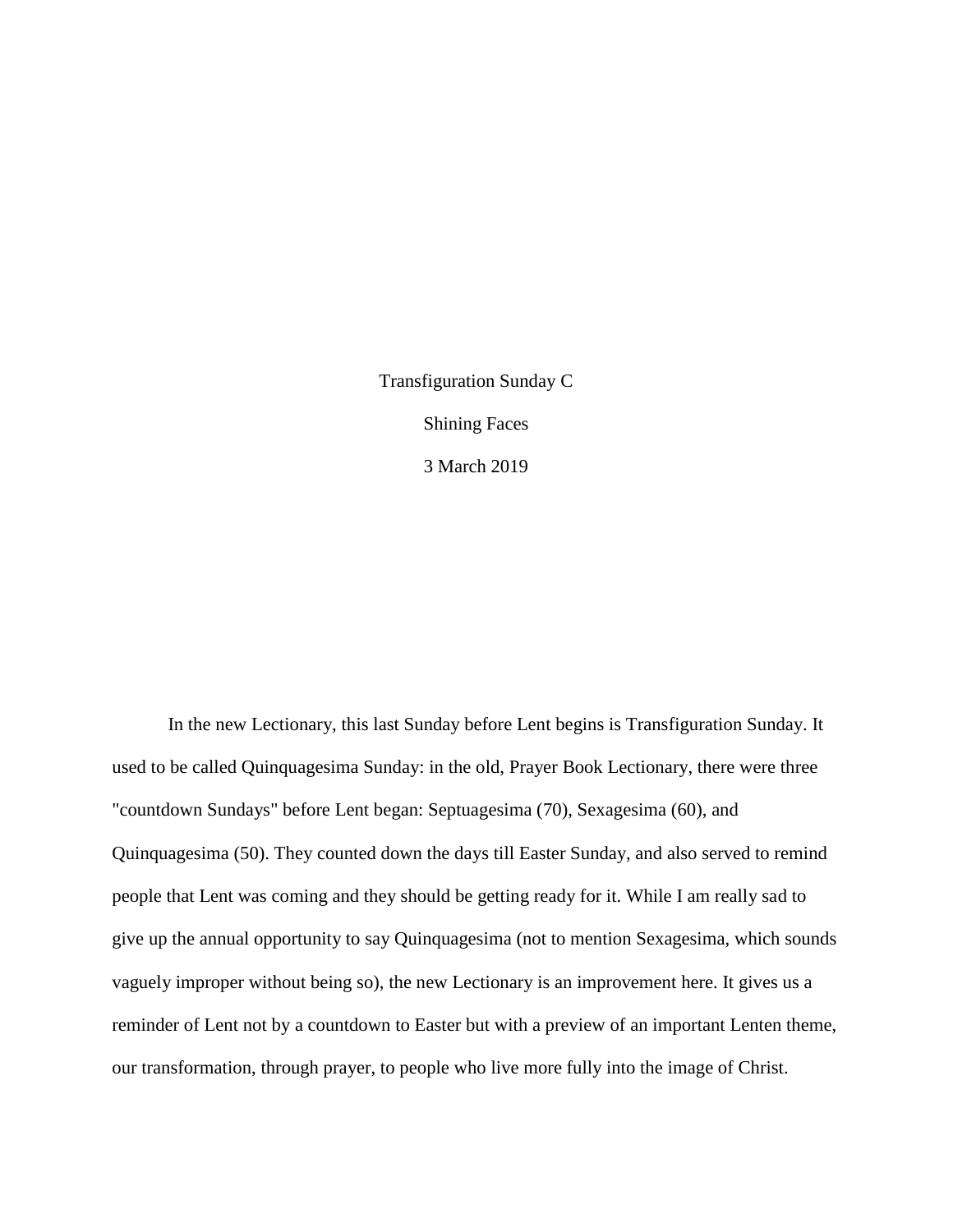Our first reading does this with a story about Moses after he had been given the Law on Mt Sinai. Moses is so central to ancient and modern Judaism that we sometimes tend to forget how important Moses also was to many early followers of Jesus. Some saw Jesus as the second Moses, a Lawgiver who brought a new Torah, or Instruction, from God for God's people. Matthew the Evangelist seems to have been influenced by this point of view, and it shows in the Sermon on the Mount, which is structured to be Jesus' act of law-giving. Others saw Jesus as the prophet-like-Moses promised in Deuteronomy, a Messiah-like figure who would lead God's people -- John the Evangelist seems to have been one of those who saw Jesus as (among other things) this prophet. So there is ample precedent for Christians to take Moses very seriously indeed.

In our Exodus reading we hear that after being with the Lord on Mt Sinai, Moses has a problem: his face is shining with light because he had been speaking with God. The people were afraid to come near to him. He has been transformed by the time he has spent in God's presence, speaking with God and being instructed by God. The shining light in his face is a physical sign of the inner spiritual change that Moses had undergone. The people were not afraid because they saw Moses' face shining. They were afraid because they recognised that inner change. Perhaps they thought it gave Moses "superpowers" or perhaps they felt reproached by the "new" Moses. After all, they had begged Moses to go and talk with God for them because they were afraid to be in close proximity to God.

Interestingly his solution is to wear a veil most of the time. I have always thought that would be very uncomfortable in the climate of the Sinai Desert, but that is not of course what is important to Moses! He took off the veil when he entered the Tent of Meeting to speak with God, and kept it off when he delivered the LORD's commandments to the people, but the rest of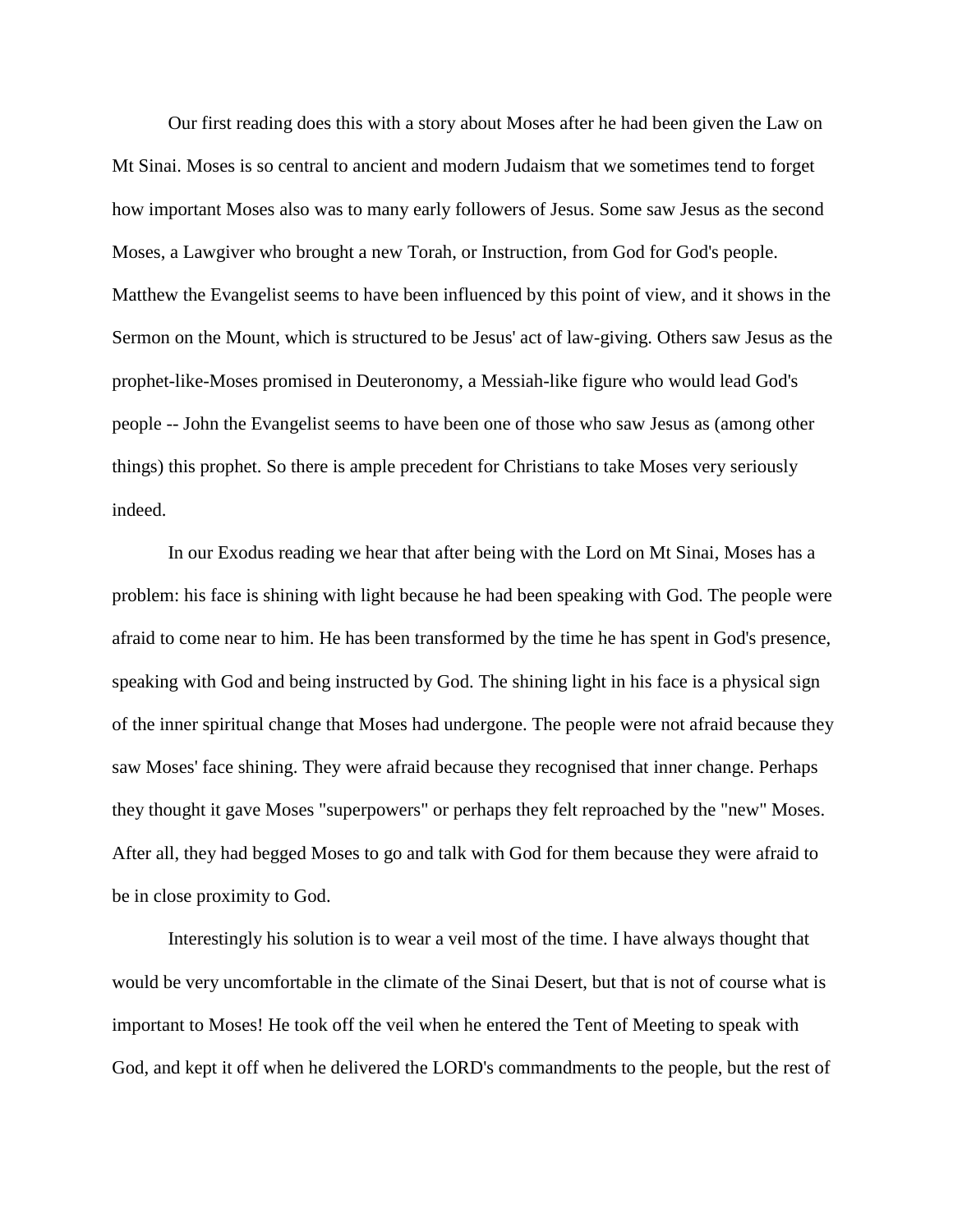the time he was veiled. So the "new" Moses does not continually remind the people of his nearness to God in ways that frighten them, though he used the change signaled by his face to lend himself authority when it was needed, such as when he wanted to emphasise that a particular command came from God and not from him.

This idea of Moses' veil as something that covers or hides the indication of a spiritual change is one of several from this Exodus story picked up by Paul in the excerpt we read from 2 Corinthians. This is a difficult letter to understand for many reasons but chiefly because we do not have the letter or letters from the Corinthians that Paul was answering. We do know that Paul and the Corinthians were embroiled in a difficult relationship and a difficult correspondence at this time, in part because of a group of people Paul rather sarcastically referred to as the Superapostles. The Superapostles were very critical of Paul's mission and activity in Corinth, putting Paul on the defensive, and it is apparently as part of that posture of defence that Paul brings up Moses and the veil with which he covered his shining face. We needn't go into all of the ways Paul used the Exodus story (sometimes changing it in ways not hinted at in the text); what is significant here is what Paul says in vv 17-18:

> $17$  Now the Lord is the Spirit, and where the Spirit of the Lord is, there is freedom.  $18$  And all of us, with unveiled faces, seeing the glory of the Lord as though reflected in a mirror, are being transformed into the same image from one degree of glory to another; for this comes from the Lord, the Spirit.

When Paul uses "we", we always have to look carefully at the context to see whether he is using a so-called "plural of majesty" (like the Queen), or speaks for himself and the rest of the current mission team, or means "we believers". Here I think he does mean "we believers". We, all of us,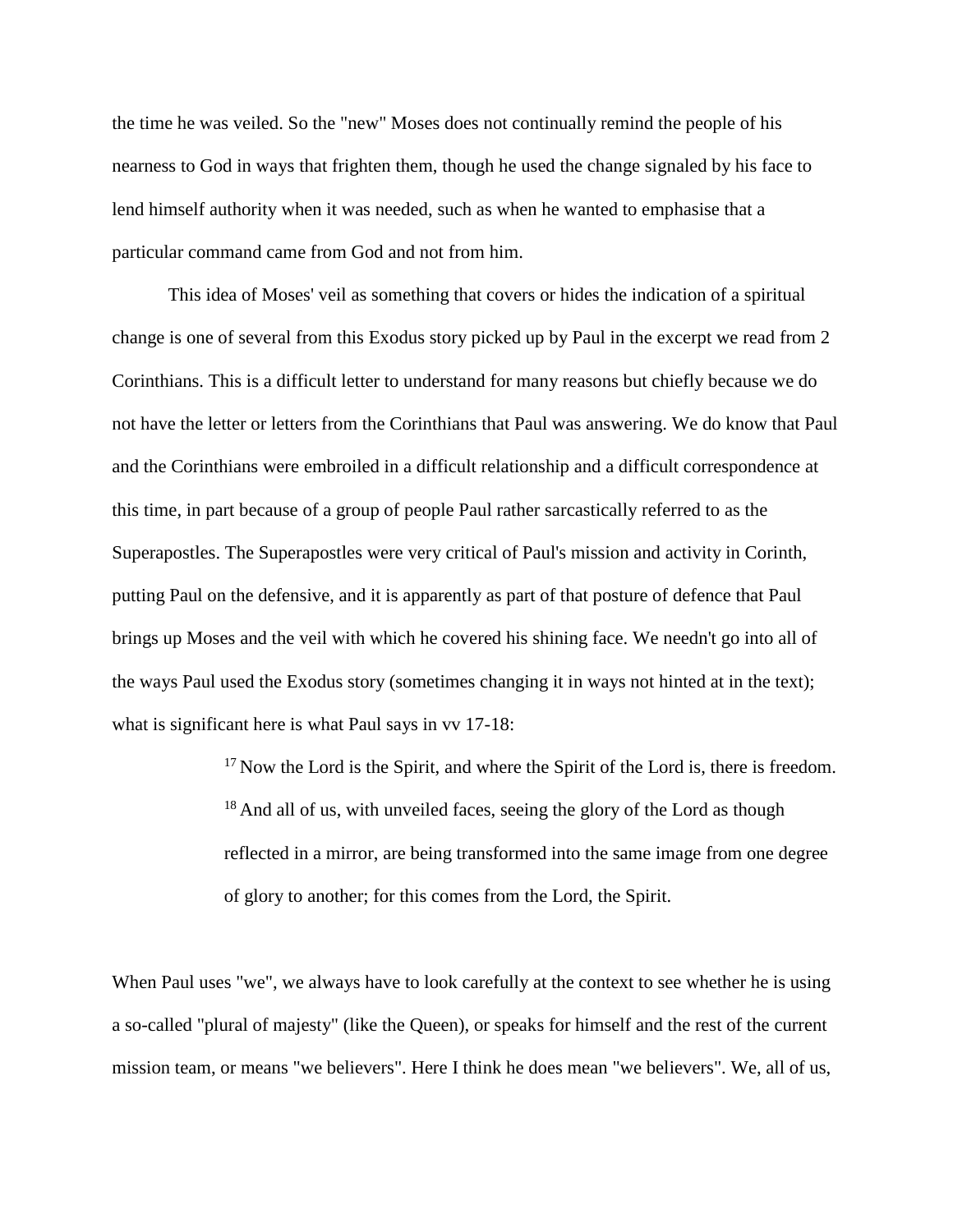you and me here this morning, are living with unveiled faces and so we see the glory of the Lord, the Spirit, reflected in each other. We can bear this because of the freedom that comes from the Lord -- we are free from the fear that paralysed the Israelites at the Mountain of the Lord because we have all come to know the Lord with the sort of intimacy that only Moses had experienced in the Exodus story we heard earlier. And as we gaze on the Lord in one another's faces we are all "being transformed into the same image from one degree of glory to another", that is, we are all being transformed into the image of the Messiah Jesus whose glory we reflect to each other, from one degree to another. Think about that the next time we exchange the Peace or meet and greet one another over coffee in the back of the church!

This idea of glory brings us back to our gospel reading for this morning. At his Transfiguration, Jesus was seen by Peter, James, and John as he truly was. There, like Moses on the Mountain of the Lord, the three disciples saw the Lord's face. And because Jesus prayed to his Father on the Mountain of the Transfiguration his face shone as Moses had done when Moses came down from his mountain. The three disciples are in one way like Moses and in another like Aaron and the Israelites -- they are not afraid of Jesus or afraid to be on the Mountain, but they are thrown for a loop by what they have seen and what it means. When the cloud descends upon the mountaintop and overshadowed them all, they were terrified.

Jesus' Transfiguration reveals what we should strive to reflect. He is the one whose true image we reflect as we too are transformed. That transformation is not easy. Just as it was not easy for Moses to go up the Mountain of the Lord and speak with God face to face, or for Peter, James, and John to remain with Jesus on the Mountain of the Transfiguration as he came to understand what his journey to Jerusalem was going to mean, so it is not easy for us to accept the challenge of living with unveiled faces as we are transformed into the image of Jesus. And we